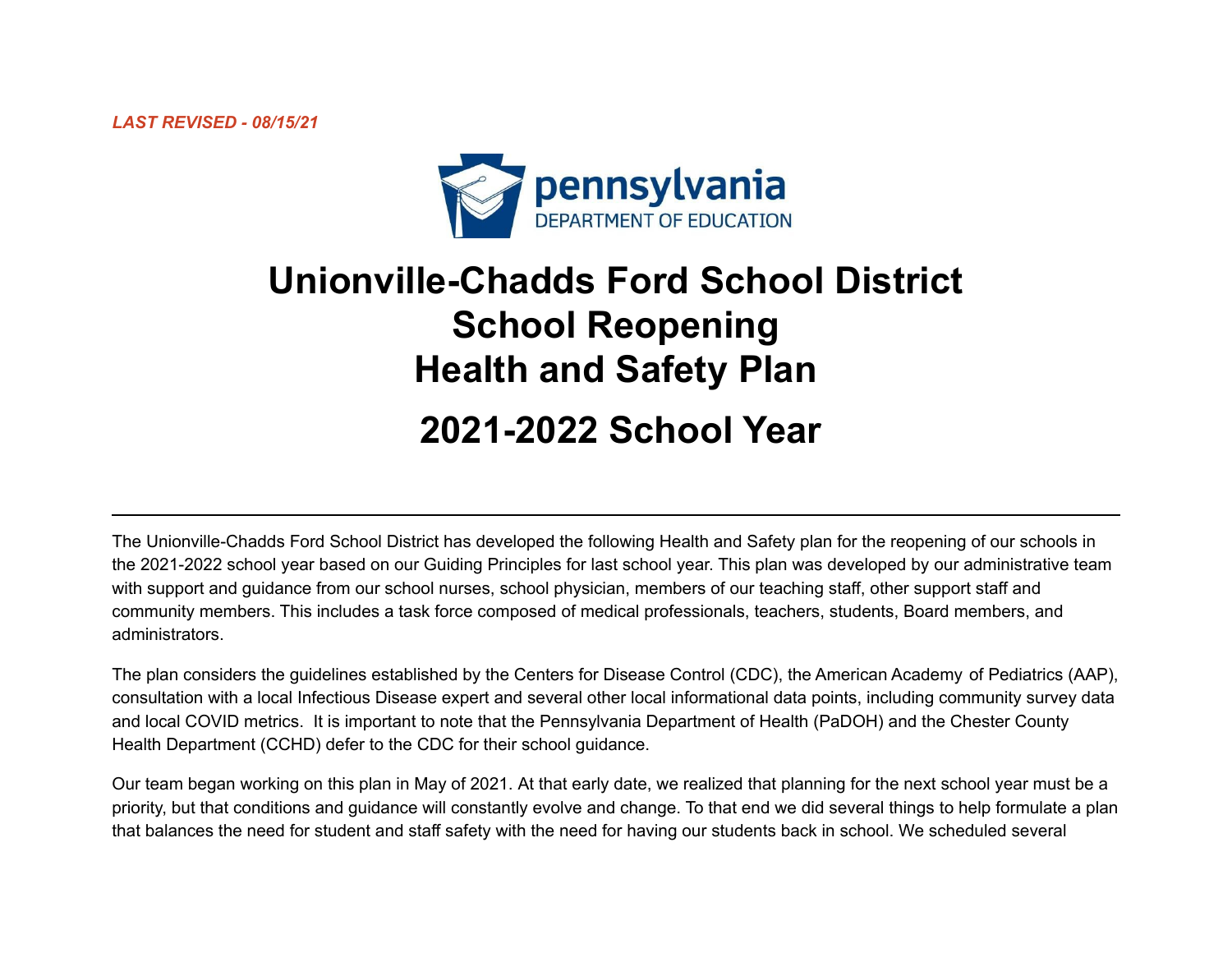meetings with other districts to make sure we had all the information possible before finalizing the plan. We also attended a variety of training and seminars related to opening schools during this pandemic. We solicited feedback from our medical staff, and we reviewed literature from other countries and states learning about their experiences and guidance from our medical community at large.

The plan outlines the many mitigation measures we may consider to allow for in-person instruction to occur in our buildings, while balancing the health and safety needs of our students and staff. No set of mitigation protocols will totally eliminate the risks of infection with COVID-19. Administration is dedicated to continue to monitor and adjust our plan based on new information and changing dynamics and reserve the right to make adjustments to this plan in real time. While communication and the support of the Board is essential, changes to this approved plan may need to occur quickly and it may not always be reasonable to wait to make changes until the next scheduled Board meeting each month. We will continue to be diligent in providing the public with the most up-to-date information through weekly updates on our planning and programming and as changes occur.

The Health and Safety Plan will be posted on our district website. As I mentioned, updates and changing guidelines will be noted and communicated through all of the District's communication channels. A school closing due to COVID-19 will only be implemented with close collaboration with the Chester County Health Department.

UCFSD Administration wants to thank our parents, teachers, students and School Board for their partnership and support as we move forward to navigate the changing waters of the 2021-2022 school year. Working together we will make this a successful and productive year for our students helping them move forward to reach their goals and to succeed in life and contribute to society.

Best Regards, Dr. John Sanville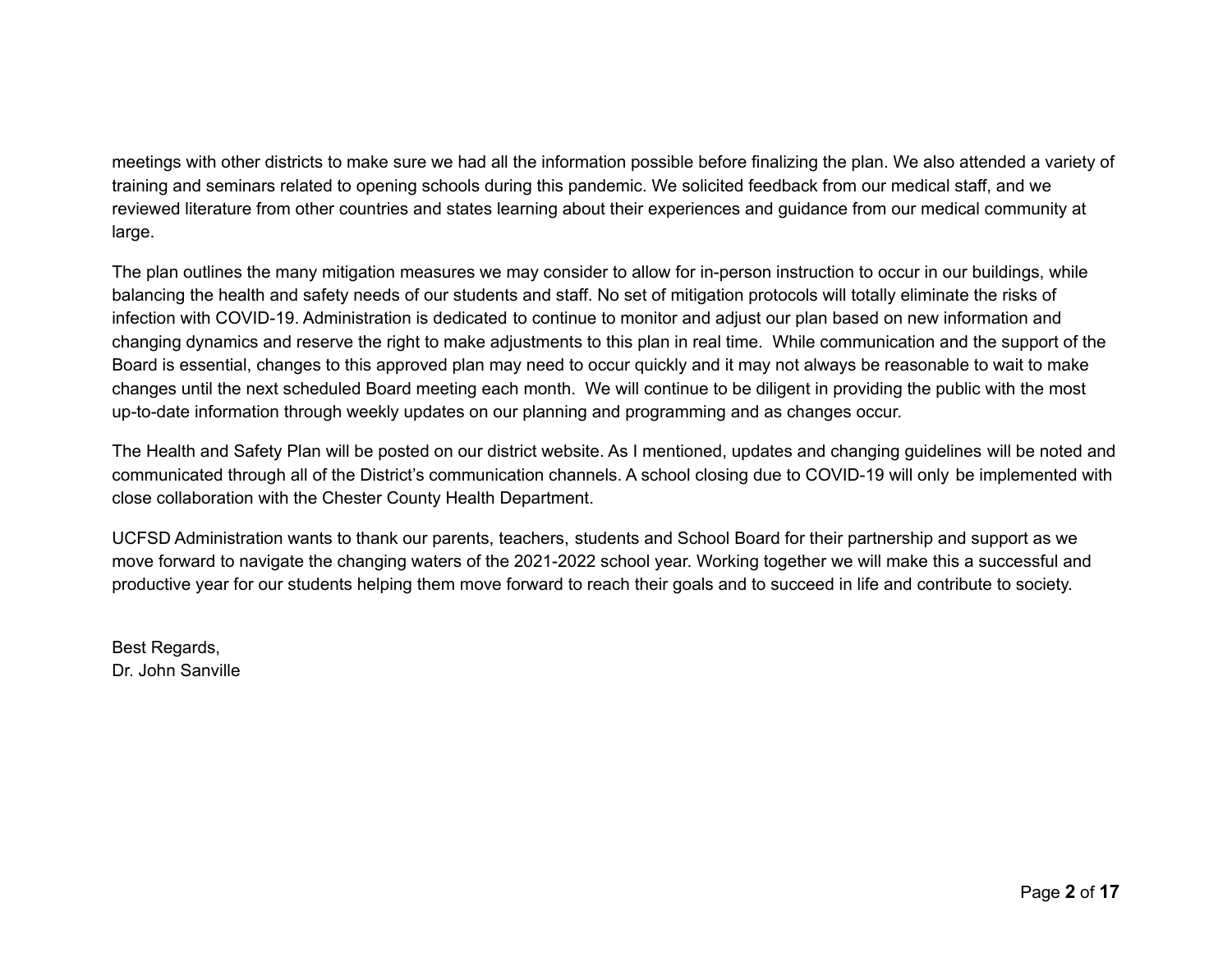## **Health and Safety Plan: Unionville-Chadds Ford School District**

## **Pandemic Coordinator/Team**

| Individual(s)            | <b>Stakeholder Group Represented</b>                         | <b>Pandemic Team Roles and Responsibilities</b><br>(Options Above) |  |
|--------------------------|--------------------------------------------------------------|--------------------------------------------------------------------|--|
| Dr. John Sanville        | Superintendent                                               | Plan Development and Crisis Response                               |  |
| <b>Tim Hoffman</b>       | <b>Assistant Superintendent</b>                              | Pandemic Coordinator: Plan Development and Crisis<br>Response      |  |
| <b>Michael Audevard</b>  | Director of Curriculum and Instruction                       | Plan Development and Crisis Response                               |  |
| Dr. Leah Reider          | <b>Director of Pupil Services</b>                            | Plan Development and Crisis Response                               |  |
| <b>Justin Webb</b>       | Director of Technology                                       | Plan Development and Crisis Response                               |  |
| <b>James Whitesel</b>    | <b>Director of Facilities</b>                                | Plan Development and Crisis Response                               |  |
| Dr. Michelle Lafferty    | <b>Principal: Unionville Elementary</b>                      | Plan Development and Crisis Response                               |  |
| Dr. Amy Jenkins          | Assistant Principal: Unionville High<br>School               | Plan Development and Crisis Response                               |  |
| Dr. Steve Dissinger      | Principal: Patton Middle School                              | <b>Crisis Response</b>                                             |  |
| <b>Christa Fazio</b>     | Director of Communications and<br><b>Community Relations</b> | Plan Development and Crisis Response                               |  |
| <b>Allison Newbrough</b> | Lead Nurse: Unionville High School                           | Plan Development and Crisis Response                               |  |
| <b>Maia Walters</b>      | Nurse: Hillendale Elementary                                 | Plan Development                                                   |  |
| <b>John Walsh</b>        | <b>Teacher: Patton Middle School</b>                         | Plan Development                                                   |  |
| <b>Pat Crater</b>        | <b>Director of Student Activities</b>                        | Plan Development and Crisis Response                               |  |
| <b>Marco Sordi</b>       | Supervisor of Transportation                                 | Plan Development and Crisis Response                               |  |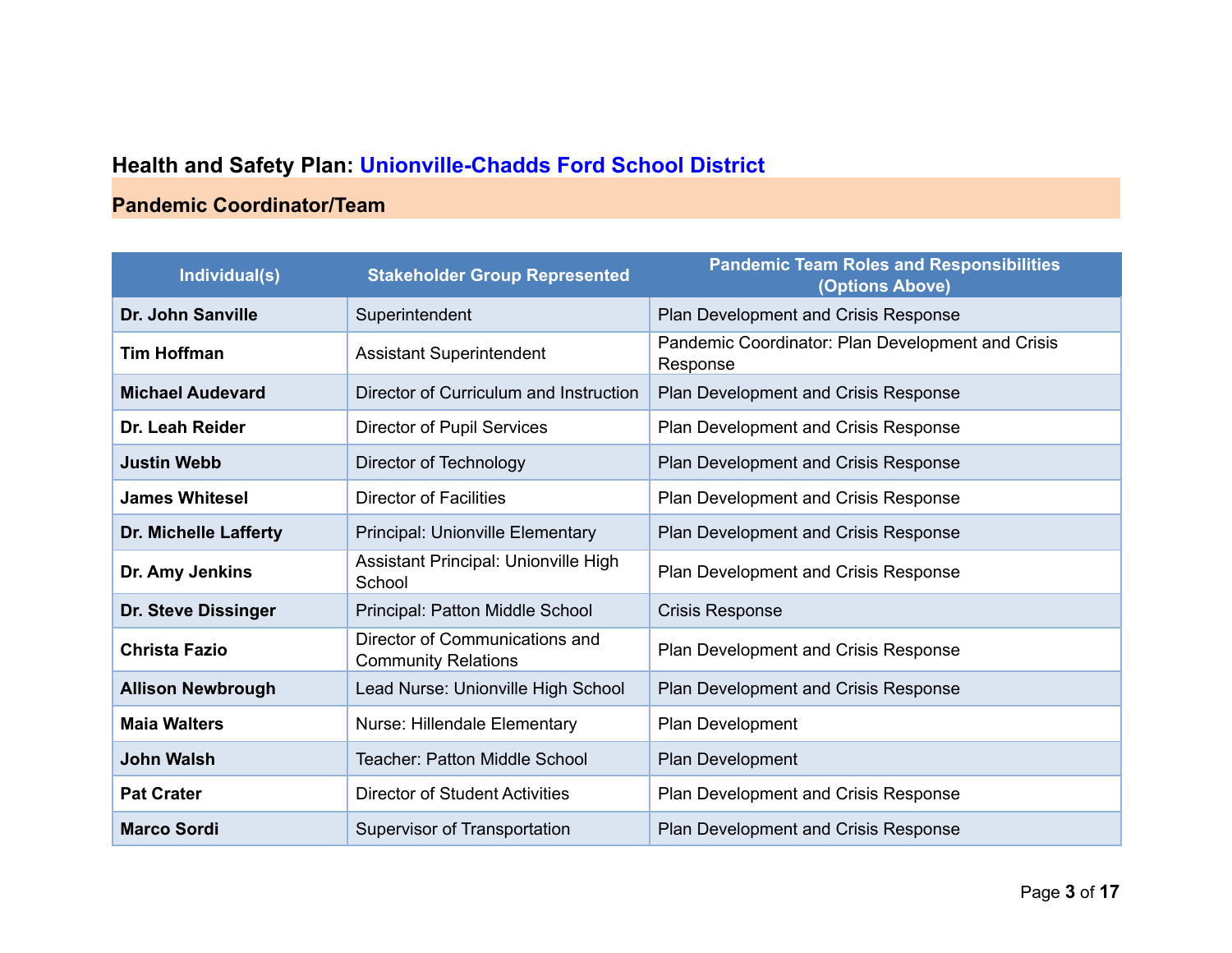## **Guiding Principles**

## **#1 KEEP EVERYONE SAFE**

UCFSD Pandemic Team utilized the following information to develop the Health and Safety Plan in our efforts to keep our community safe:

- CDC [Guidance](https://www.cdc.gov/coronavirus/2019-ncov/community/schools-childcare/index.html)
- PA Department of Health Guidance (defers to CDC guidance)
- Chester County Health [Department](https://drive.google.com/drive/folders/1fHWG001DpZ93OlmkPhdJt6JJ-gQIhNW9?usp=sharing) Guidance
- American Academy of [Pediatrics](https://services.aap.org/en/pages/2019-novel-coronavirus-covid-19-infections/clinical-guidance/covid-19-planning-considerations-return-to-in-person-education-in-schools/) Guidance
- Task Force Feedback (July 8 and July 28 meetings)
- Survey Data from Parents, Staff and Students regarding masking
- UCFSD [Summer](https://go.boarddocs.com/pa/uncf/Board.nsf/files/C3TLH7568DD3/$file/Summer%20Health%20and%20Safety%20Plan.pdf) Health and Safety Plan
- Consultation with Dr. Salwa Sulieman (Pediatric Infectious Diseases Physician, A.I. DuPont Hospital for Children)

## **#2 PROVIDE AN EXCELLENT EDUCATIONAL EXPERIENCE**

- Prioritize in-person instruction to meet the educational needs of all students.
- Provide an online educational option for families.
- Commit to continuous improvement and professional development.

### **#3 SUPPORT STUDENTS AND STAFF SOCIALLY AND EMOTIONALLY**

- Reconnect students to their teachers and classmates.
- Commit to building a strong school community by prioritizing relationships.
- Provide mental and behavioral health support.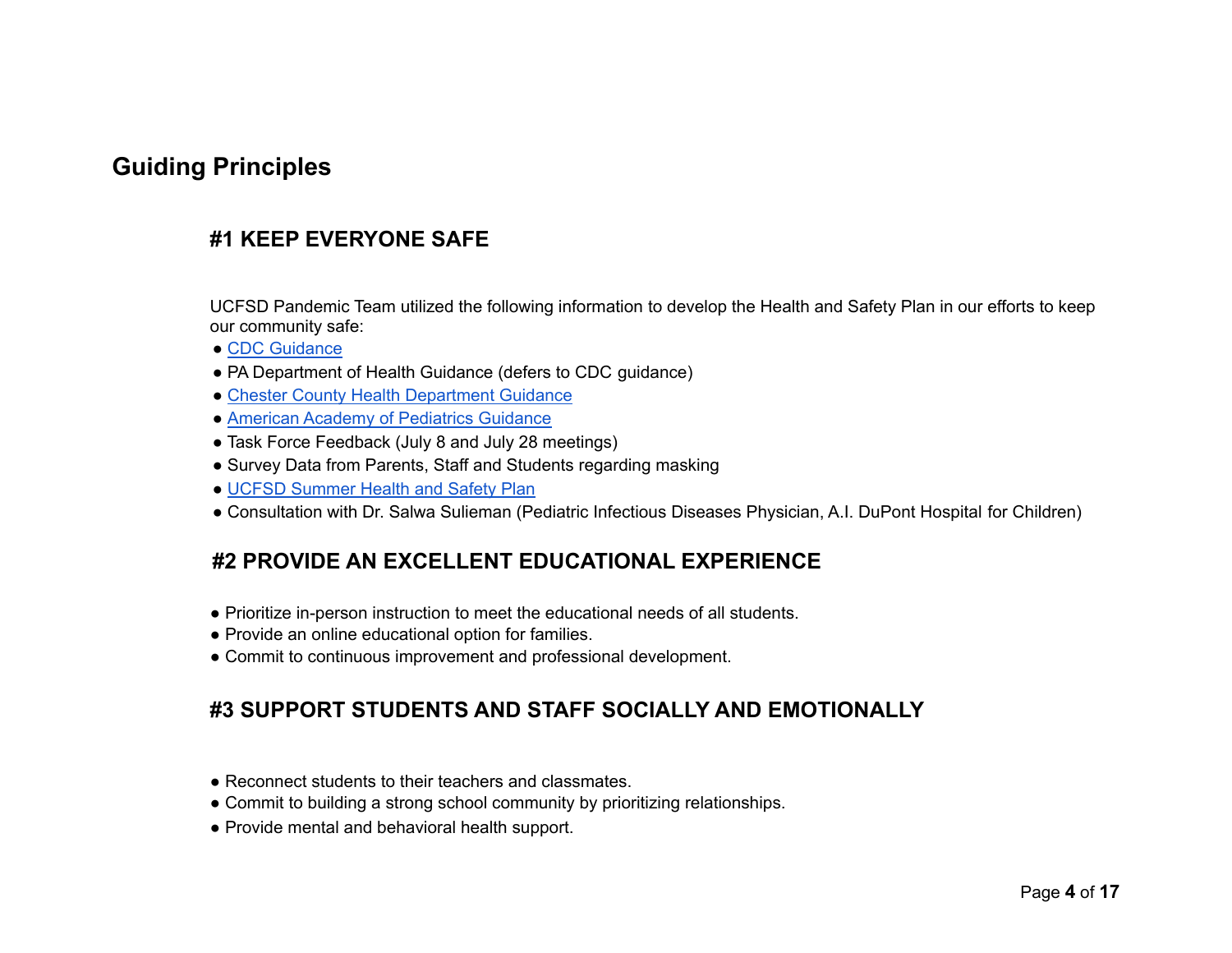- Preserve meaningful in-person and virtual events.
- Continue to offer athletics and extracurricular activities as conditions allow

## **#4 - DO OUR PART TO END THE PANDEMIC**

Be responsive to the changing conditions and guidance to help reduce the impact of COVID-19 in our schools and in our community

## **Health and Safety Plan Summary: Unionville-Chadds Ford School District**

**Initial Effective Date: (8/17/2021)**

**Date of Last Review: (08/09/2021)**

**Date of Last Revision: (08/09/2021), (08/15/201)**

1. How will the LEA, to the greatest extent practicable, support prevention and mitigation policies in line with the most up-to-date guidance from the CDC for the reopening and operation of school facilities in order to continuously and **safely open and operate schools for in-person learning?**

The District will stay current with Centers for Disease Control (CDC), Pennsylvania Department of Health (PaDOH), and Chester County Health Department (CCHD) guidance. In the event that the District needs to implement prevention and mitigation policies, we will use the appropriate strategies, policies, and procedures outlined in Question #3 of this Health and Safety Plan. In the interest of being able to act quickly to changing circumstances and conditions the Board of School Directors authorizes the Superintendent to make adjustments to the Health and Safety Plan as conditions warrant.

2. How will the LEA ensure continuity of services, including but not limited to services to address the students' **academic needs, and students' and staff members' social, emotional, mental health, and other needs, which may include student health and food services?**

Our plan is to offer in-person instruction to all students for the 2021-2022 school year. We will provide an online educational option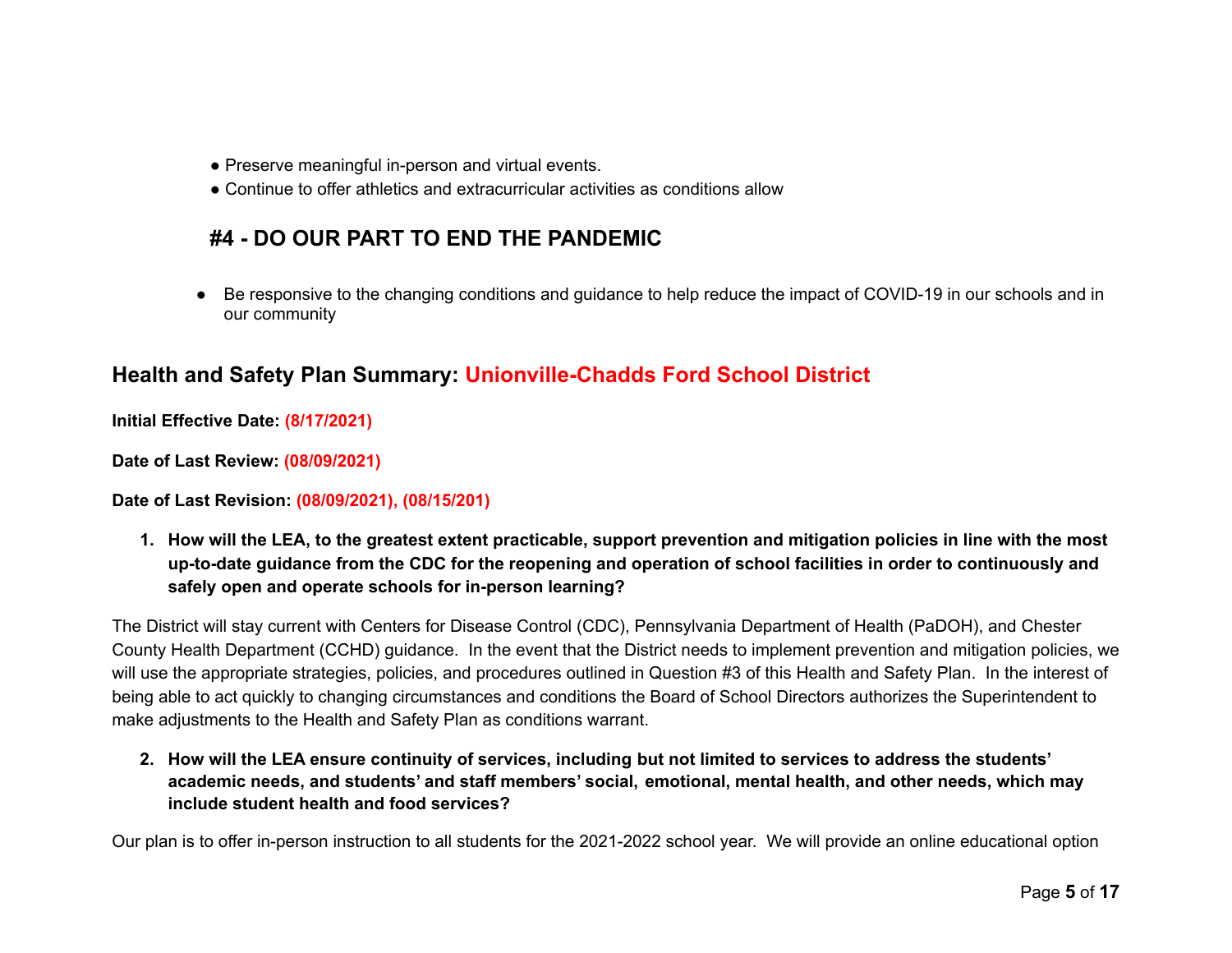through UCFVA and BVA. The UCFVA program will be an asynchronous program provided by BVA teachers in grades K-8. In grades 9-12, the District will use a combination of online courses taught by UCF teachers and BVA teachers, depending on the courses that a student selects.

For the 2021-2022 school year, the Superintendent, in conjunction with the Board of Directors, shall develop a Health and Safety Plan in forms and manners prescribed by the Pennsylvania Department of Education that ensures a minimum of 180 days of instruction, allowing for a minimum of 900 hours of instruction at the elementary level and 990 hours of instruction at the secondary level, employing any combination of in-person, virtual, and cyber learning as the District, from time to time during this pandemic and Section 520.1 emergency, deems appropriate to address the health and safety of students, faculty, and community, and the learning needs of students. Such instruction shall comply in full with the requirement of Chapter 4 of the regulations of the State Board of Education and with the curriculum standards published in accordance therewith (from the Board Resolution regarding Section 520.1 which is approved in conjunction with this document).

Students that need to quarantine or that are COVID-positive will receive continuity of services using the following protocols:

#### **Secondary Protocol for COVID-19 Continuity of Instruction Quarantine Due to COVID + or Close Contact for Unvaccinated Students**

- Allow remoting into class for COVID-19 Quarantine or COVID-19 illness only.
- Nurse should verify the need for a student to quarantine with the principal/teacher.
- Teacher needs at least one day of lag time to prepare for a student who will be remoting into class.
- While remoting into class, the teacher would have discretion to decide if the student can only observe the activity or can interact depending on the lesson.
- Assessments would not be allowed remotely and will be completed when the student returns to in-person instruction.
- Students remoting in would need to:
	- Engage in the learning process
	- Dress appropriately
	- Complete work from the classes
	- Turn cameras on
- Students who are healthy but quarantined will be expected to submit their work daily or in accordance with the teacher's expectations for their assignments.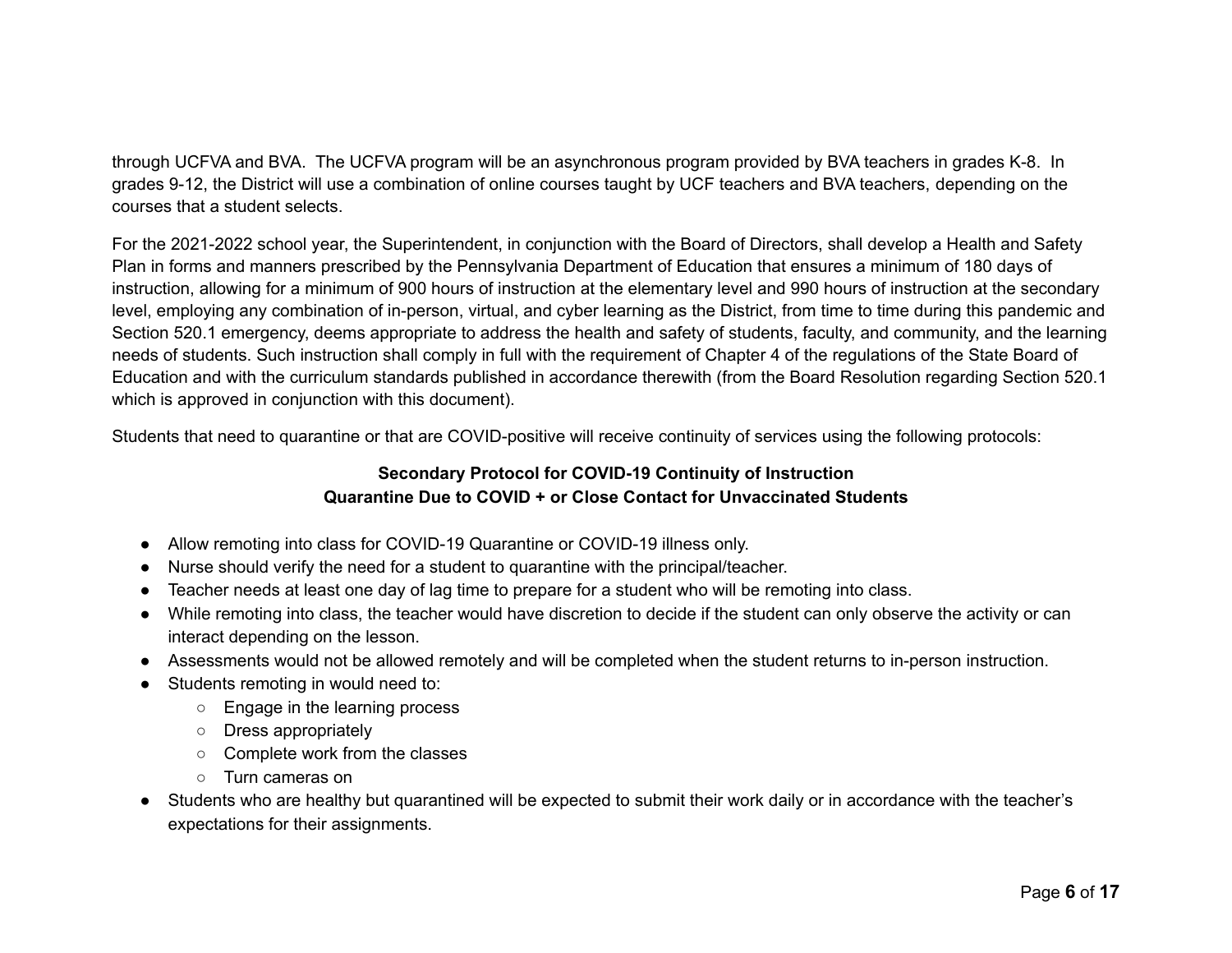● Students with COVID-19, who are sick, will have up to the number of days missed to complete and turn in all assignments for the time period they were out sick.

#### Rationale:

Due to the nature of the secondary schedule, students have many classes to manage each day. Because older students can function with more independence and less direct supervision, secondary students will be able to remote into their classes and participate where appropriate to keep up with the demands of the coursework. Secondary teachers feel that students would benefit from staying connected with the learning each day and that they could incorporate a student that needed to be quarantined for a finite period of time. The level of participation in the lesson each day will be based on teacher discretion and will be appropriate for the task being completed in class that day.

#### **Elementary Protocol for COVID-19 Continuity of Instruction Quarantine Due to COVID + or Close Contact for Unvaccinated Students**

- Remoting into class will not be allowed.
- Asynchronous work will be provided for COVID-19 Quarantine or COVID-19 illness.
- Nurse should verify the need for a student to quarantine with the principal/teacher.
- Teachers need a one-day lag time to prepare student work in Seesaw and/or through physical materials to be picked up/sent home (packets, worksheets, manipulatives, etc.).
- Work will be provided for a determined length of time depending on the type of quarantine or for up to 10 days for a COVID positive diagnosis.
- Students who are healthy but quarantined will be expected to submit their work daily or in accordance with the teacher's expectations for their assignments.
- Students with COVID-19 will have up to the number of days missed to complete and turn in all assignments for the time period they were out sick.
- Parents would need to understand students will be held accountable for work while they are out.
- Questions regarding assignments should be sent through Seesaw or directly to the teacher's UCFSD email account. The teacher will respond within 24 hours.

#### Rationale: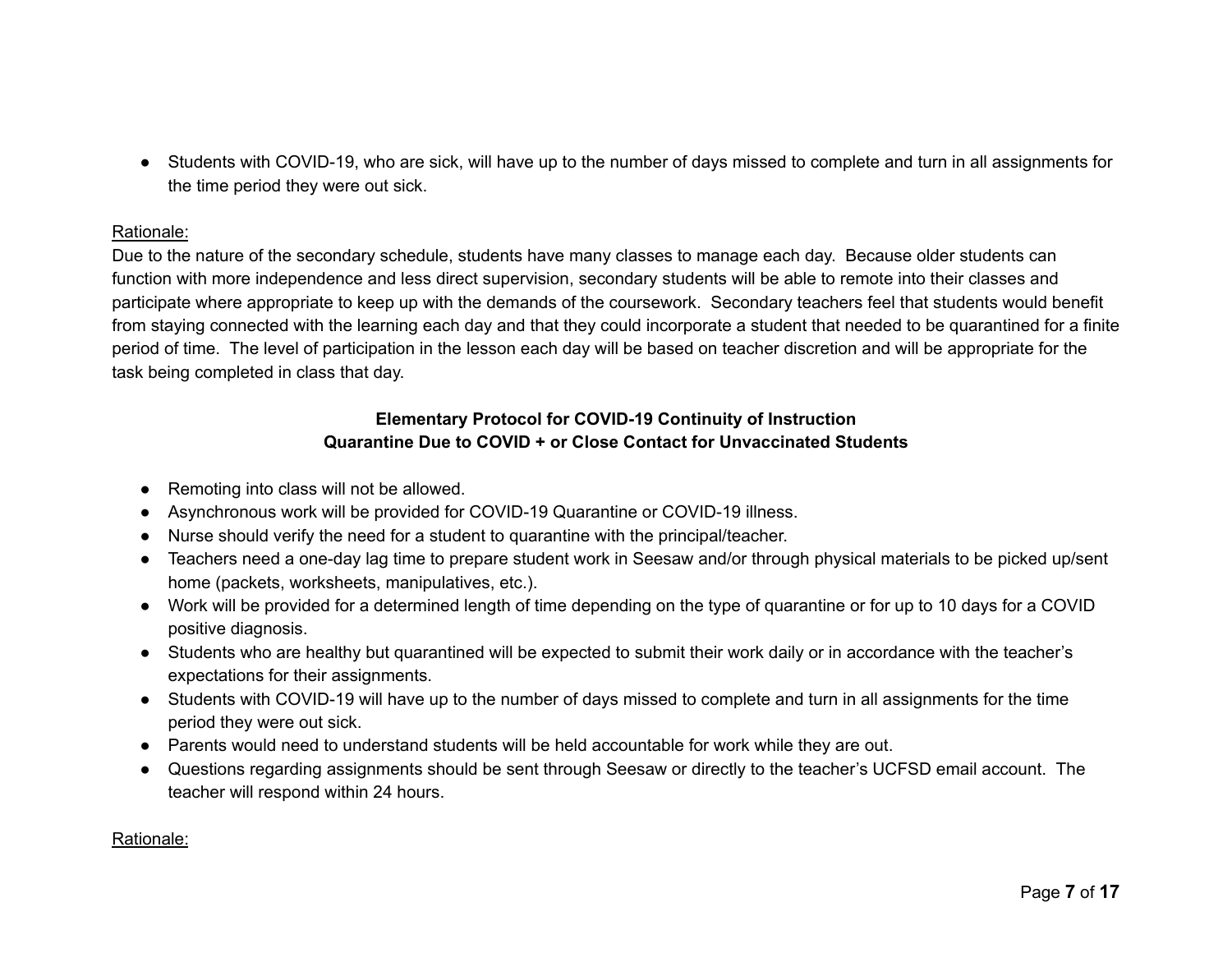Younger students need more support and supervision for learning from adults in both the in-person and remote formats. Asynchronous work allows the teacher to focus on the in-person students during the school day, as well as handle questions from quarantined students when time allows. Asynchronous work also allows parents to support their children at times that are more convenient for them without having to work within the time constraints of the school day. It also decreases the need for extended screen time each day. Students who are sick should not have to attend classes synchronously. Asynchronous work can be completed at times when students feel better and/or have recovered from COVID.

#### **Staff/Student Social/Emotional Health**

- A comprehensive and robust student activities and athletics program will provide opportunities for all students to get involved in the school and make connections with peers.
- Ongoing data collection including attendance, grades, social work referrals, and risk screenings.
- Information from the Devereux Student Strengths Assessments (DESSA) will be used to guide decision making.
- The Social Emotional Learning Vision [Statement](https://go.boarddocs.com/pa/uncf/Board.nsf/files/C3RLNT56BDFD/$file/SOCIAL%20EMOTIONAL%20LEARNING%20-%20VISION%20STATEMENT%20_5.25.21.pdf) will serve as a reference to support decisions.
- Virtual calming rooms will be provided at all levels available on school and District websites.
- Additional behavioral health team members at the secondary level will be contracted during the 2021-2022 school year.
- Resume annual Wellness Conference for staff and incorporate student wellness activities in all buildings.
- Re-entry and transition plans and activities will be developed in each building for students and staff to reconnect with the school and each other.

#### **Student/Staff Physical Health**

- School nurses will follow CCHD quidance related to communicable diseases including COVID-19 in addition to training staff and students on proper hand-washing and respiratory etiquette.
- Students and staff should report any exposures to COVID-19 or positive test results to the school nursing staff and/or to the coaching/athletic staff.
- Encourage staff and students who are sick to stay home.
- The school district will maintain adequate personal protective equipment for use by staff and students.
- Routine cleaning of any utilized spaces will be performed each evening. Additional cleaning and disinfection of high touch spaces will be implemented on an as needed basis.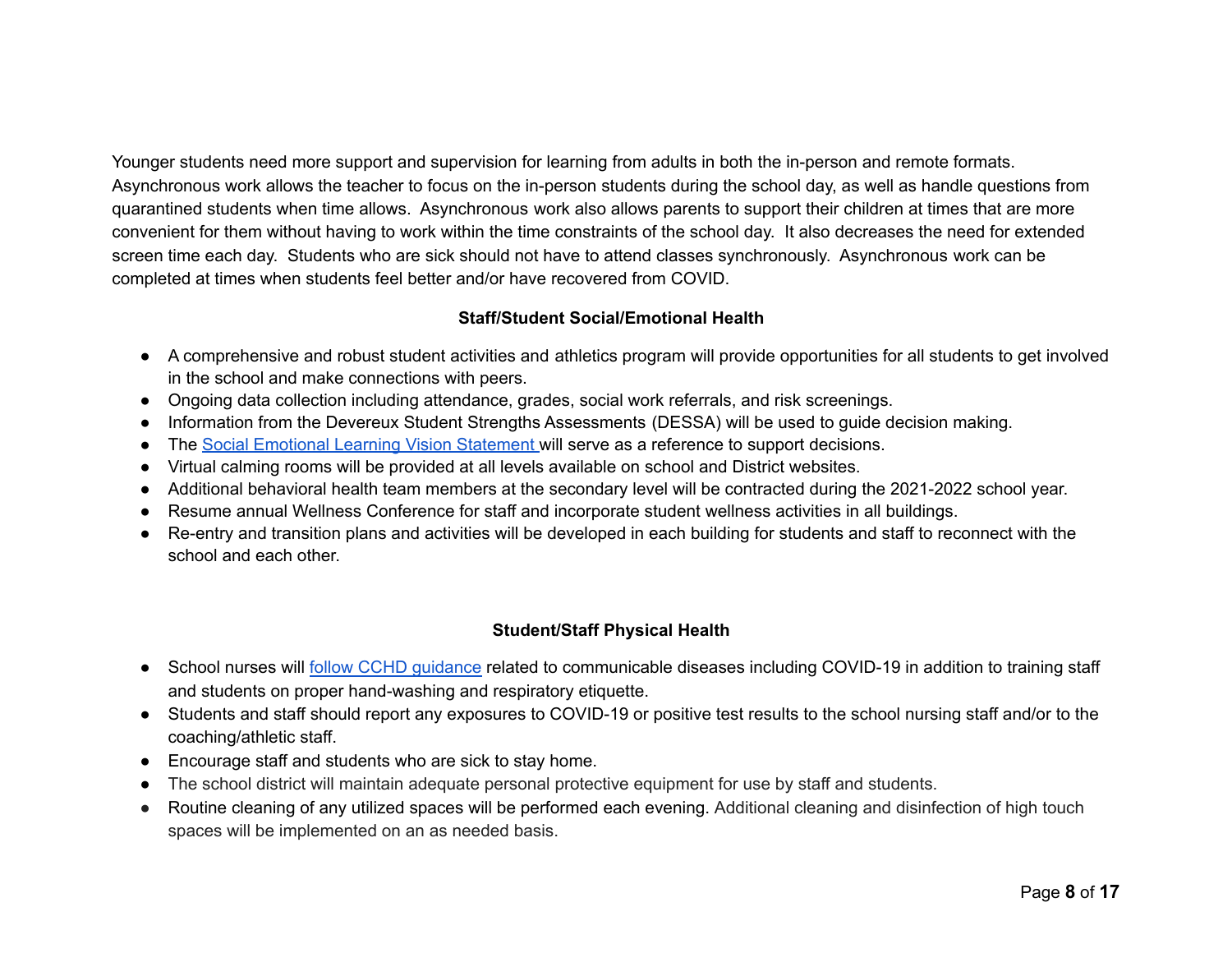- HVAC systems will be programmed to bring in as much outside air that our systems will safely allow.
- Any demand controlled ventilation (DCV) will be disabled in order to maintain a constant air flow throughout the day.
- HVAC systems will run for a minimum of 2 hours before and after the building is occupied to refresh air before arrival, and purge air at the end of the day.
- Portable HEPA air purifiers will be provided for all classrooms and small office spaces to further enhance clean air exchange rates and improve indoor air quality.
- Hand sanitizer stations will be maintained in each entrance area, and students and staff will be encouraged to use them before entering the buildings.
- Touch-free wall mounted hand sanitizer dispensers will be maintained throughout the buildings and in classrooms.
- All bus drivers, staff, and students must wear masks while on the school bus unless they have a documented medical condition that would prevent the wearing of a mask.
- Set up classrooms and workspaces to ensure there is a minimum of 3 feet of distance between students and staff.
- Assign seats in school settings to aid in contact tracing and to reduce the number of students that need to quarantine.
- Cohorting of elementary classes at recess may be implemented as a mitigation strategy.
- Water filling stations will be available.

#### **Food Services**

All students will have the opportunity to receive a free school breakfast and lunch through the continuation of the FFCRA through the Continuing Appropriations Act 2021 and Other Extensions Act. Lunch periods will be scheduled into the instructional day as usual.

In the event that we have to modify lunch due to COVID-19, we will consider current recommendations from the Centers for Disease Control (CDC), Pennsylvania Department of Health (PaDOH) and Chester County Health Department (CCHD) guidance for schools and consider implementing the following interventions:

- Social distancing
- Grab and go and/or curbside delivery options
- **Eating outdoors**
- Modified lunch schedules
- **Eliminating lunch through modified instructional schedules**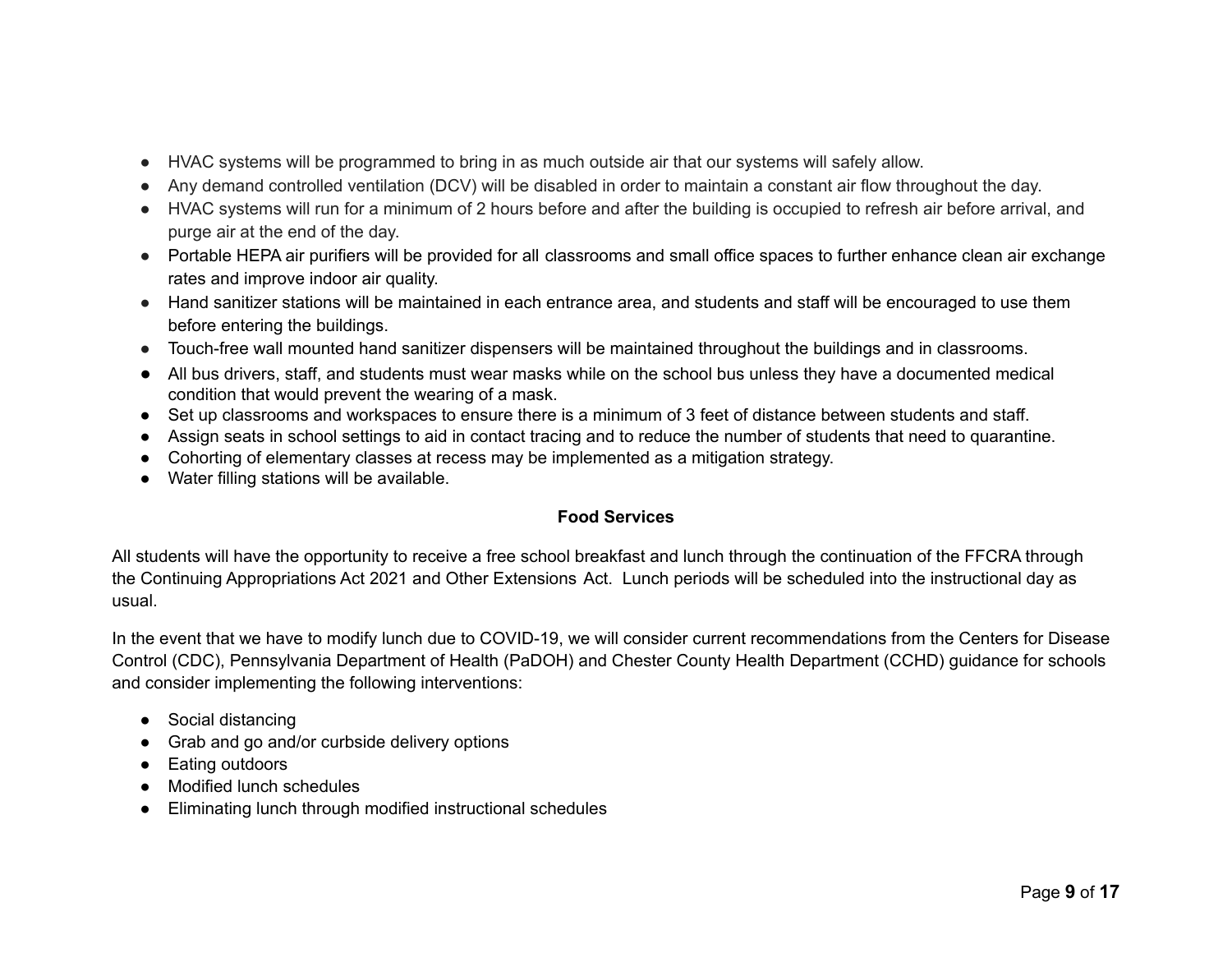3. Use the table below to explain how the LEA will maintain the health and safety of students, educators, and other staff and the extent to which it has adopted policies, and a description of any such policy on each of the following **safety recommendations established by the CDC.**

| <b>ARP ESSER Requirement</b>                     | <b>Strategies, Policies, and Procedures</b>                                                                                                                                                                                                                                                                                                                                                                |
|--------------------------------------------------|------------------------------------------------------------------------------------------------------------------------------------------------------------------------------------------------------------------------------------------------------------------------------------------------------------------------------------------------------------------------------------------------------------|
| Universal and correct wearing of<br>а.<br>masks; | We will consider current recommendations from the Centers for Disease Control (CDC),<br>Pennsylvania Department of Health (PaDOH) and Chester County Health Department<br>(CCHD) guidance for schools.                                                                                                                                                                                                     |
|                                                  | In the event that we decide to implement universal masking and correct wearing of<br>masks for all, we will consider implementing the following options:                                                                                                                                                                                                                                                   |
|                                                  | See UCFSD Masking Chart in Appendix D                                                                                                                                                                                                                                                                                                                                                                      |
|                                                  | When masks are required, all staff, students, and visitors will wear masks indoors while<br>on school property, school field trips, or when using school vehicles unless they have a<br>documented medical condition that would prevent the wearing of a mask except in<br>special circumstances related to student needs or special activities (e.g. PE, Athletics,<br>eating/drinking in the cafeteria). |
|                                                  | Any staff member or student engaging in high exertion outdoor activities including, but<br>not limited to, athletics, exercise, or play activities will not be required to wear a mask<br>when actively engaged in those activities.                                                                                                                                                                       |
|                                                  | Masks will be provided to staff and students as needed.                                                                                                                                                                                                                                                                                                                                                    |
|                                                  | Masks will not be required while eating in the cafeteria but are required for students<br>when moving about the cafeteria, going to the restroom, etc.                                                                                                                                                                                                                                                     |
|                                                  | Mask breaks for students will be allowed outside with clear supervision by a staff<br>member.                                                                                                                                                                                                                                                                                                              |
|                                                  | Bus drivers do not need to wear a mask if they are the only person on the bus.                                                                                                                                                                                                                                                                                                                             |
|                                                  | Staff that are working alone inside/outside may take off their mask.                                                                                                                                                                                                                                                                                                                                       |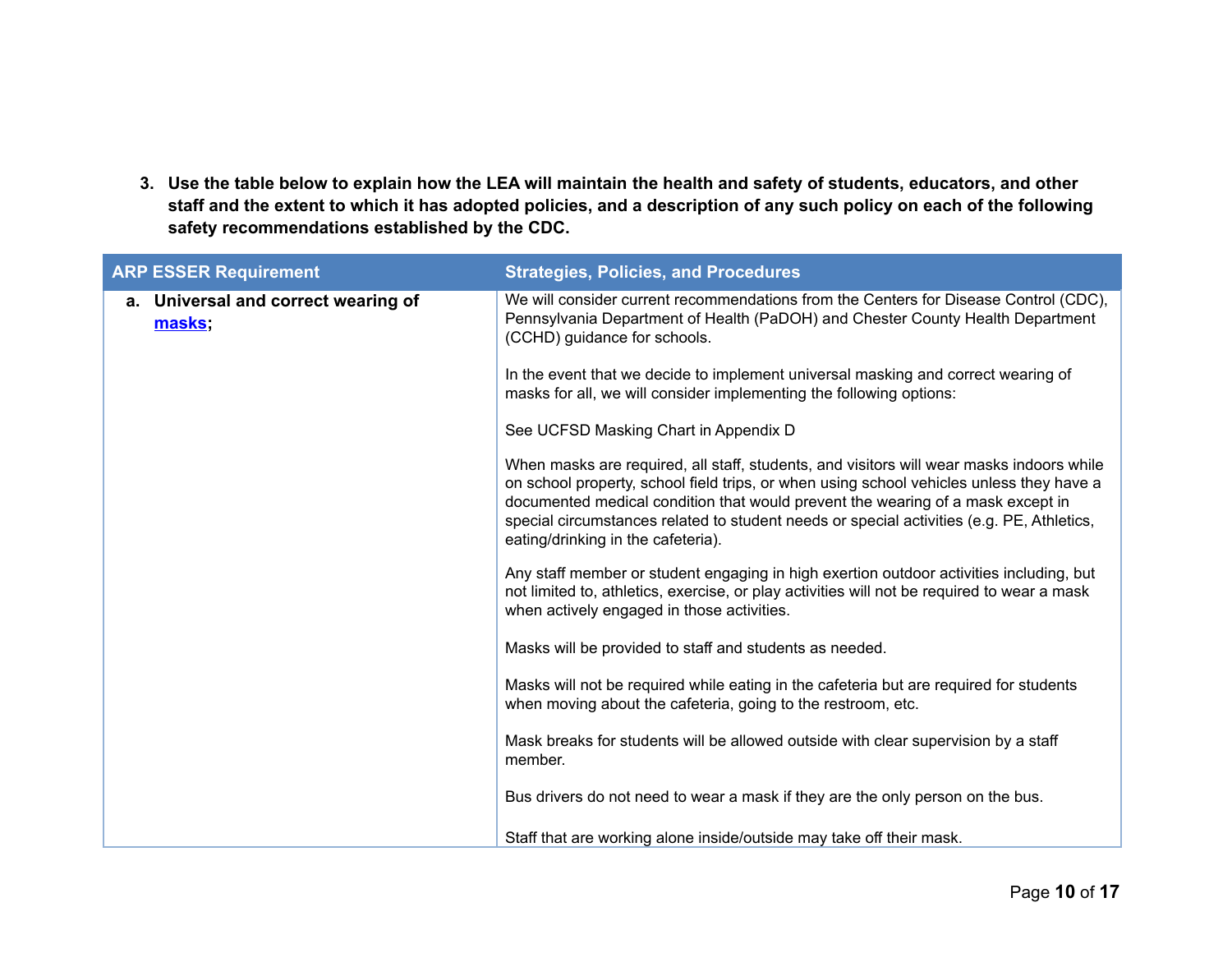|                                                                                                | Masks allowed will fit CDC quidelines. Face shields will not be allowed as a substitute<br>for a mask unless an individual's health plan requires an alternative to masks.<br>The above stipulations can be further modified and changed based on local conditions<br>and/or guidance from the Centers for Disease Control (CDC), Pennsylvania Department<br>of Health (PaDOH) and Chester County Health Department (CCHD) at any time. |
|------------------------------------------------------------------------------------------------|-----------------------------------------------------------------------------------------------------------------------------------------------------------------------------------------------------------------------------------------------------------------------------------------------------------------------------------------------------------------------------------------------------------------------------------------|
| b. Modifying facilities to allow for physical<br>distancing (e.g., use of<br>cohorts/podding); | We will consider current recommendations from the Centers for Disease Control (CDC),<br>Pennsylvania Department of Health (PaDOH) and Chester County Health Department<br>(CCHD) guidance for schools.                                                                                                                                                                                                                                  |
|                                                                                                | In the event that we decide to implement physical distancing in schools greater than the<br>minimum of 3 feet, we will consider implementing the following:                                                                                                                                                                                                                                                                             |
|                                                                                                | Provide for 6 feet of distancing during lunch.                                                                                                                                                                                                                                                                                                                                                                                          |
|                                                                                                | Minimize student movement in the halls and provide for one-way traffic.                                                                                                                                                                                                                                                                                                                                                                 |
|                                                                                                | Adjust or eliminate lunch schedules.                                                                                                                                                                                                                                                                                                                                                                                                    |
|                                                                                                | If we are required to move to 6 feet of social distance, we would transition to a hybrid<br>instructional program and implement the instructional schedule from the 2020-2021<br>Health and Safety Plan.                                                                                                                                                                                                                                |
|                                                                                                | Teachers would maintain 6 feet from students.                                                                                                                                                                                                                                                                                                                                                                                           |
|                                                                                                | Parents would be encouraged to drive students to school when possible, to help reduce<br>the volume of students on school buses.                                                                                                                                                                                                                                                                                                        |
|                                                                                                | The above stipulations can be further modified and changed based on local conditions<br>and/or guidance from the Centers for Disease Control (CDC), Pennsylvania Department<br>of Health (PaDOH) and Chester County Health Department (CCHD) at any time.                                                                                                                                                                               |
| c. Handwashing and respiratory etiquette;                                                      | We will consider current recommendations from the Centers for Disease Control (CDC),<br>Pennsylvania Department of Health (PaDOH) and Chester County Health Department<br>(CCHD) guidance for schools.                                                                                                                                                                                                                                  |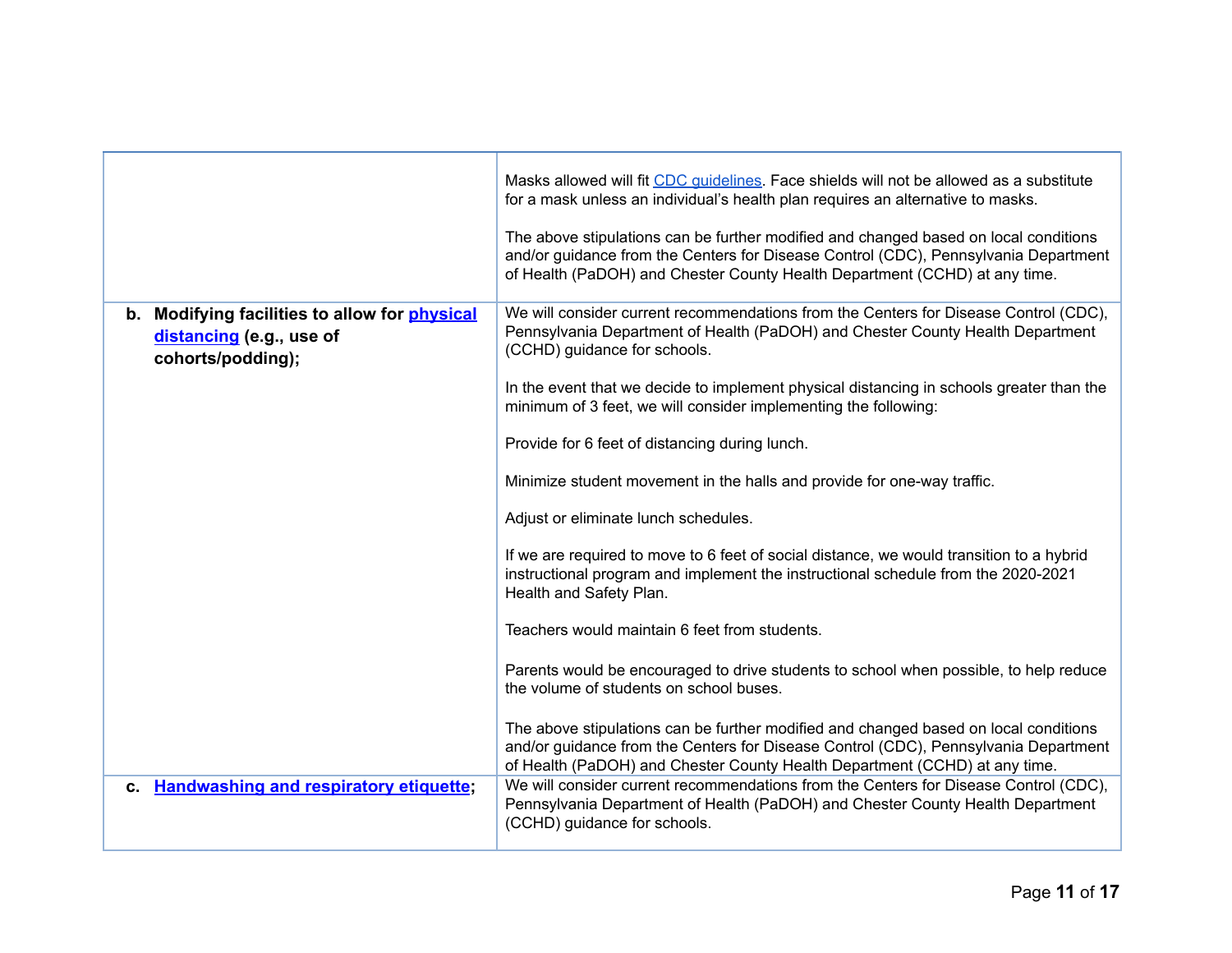|                                                                                        | In the event that we decide to implement additional handwashing and respiratory                                                                                                                                                                           |  |
|----------------------------------------------------------------------------------------|-----------------------------------------------------------------------------------------------------------------------------------------------------------------------------------------------------------------------------------------------------------|--|
|                                                                                        | etiquette in schools, we will consider implementing the following:                                                                                                                                                                                        |  |
|                                                                                        | School nurses will provide additional training to students and staff on correct procedures<br>for handwashing. This will be in person and also nurses will create and share a PSA on<br>the topic.                                                        |  |
|                                                                                        | Additional signs encouraging proper handwashing will be located throughout the<br>buildings and in the bathrooms.                                                                                                                                         |  |
|                                                                                        | Students will also be frequently reminded of appropriate etiquette when sneezing.                                                                                                                                                                         |  |
|                                                                                        | The above stipulations can be further modified and changed based on local conditions<br>and/or guidance from the Centers for Disease Control (CDC), Pennsylvania Department<br>of Health (PaDOH) and Chester County Health Department (CCHD) at any time. |  |
| d. Cleaning and maintaining healthy<br>facilities, including improving<br>ventilation; | We will consider current recommendations from the Centers for Disease Control (CDC),<br>Pennsylvania Department of Health (PaDOH) and Chester County Health Department<br>(CCHD) guidance for schools.                                                    |  |
|                                                                                        | In the event that we decide to implement enhanced cleaning and ventilation above and<br>beyond what is already being done in this health and safety plan, we will consider<br>implementing the following:                                                 |  |
|                                                                                        | Additional cleaning and disinfecting will be implemented on an as needed basis.                                                                                                                                                                           |  |
|                                                                                        | Additional portable HEPA air purifiers will be provided as needed and current HEPA<br>filters will be changed as needed for all classrooms and small office spaces to further<br>enhance clean air exchange rates and improve indoor air quality.         |  |
|                                                                                        | School buses would be disinfected daily in between bus routes.                                                                                                                                                                                            |  |
|                                                                                        | The above stipulations can be further modified and changed based on local conditions<br>and/or guidance from the Centers for Disease Control (CDC), Pennsylvania Department<br>of Health (PaDOH) and Chester County Health Department (CCHD) at any time. |  |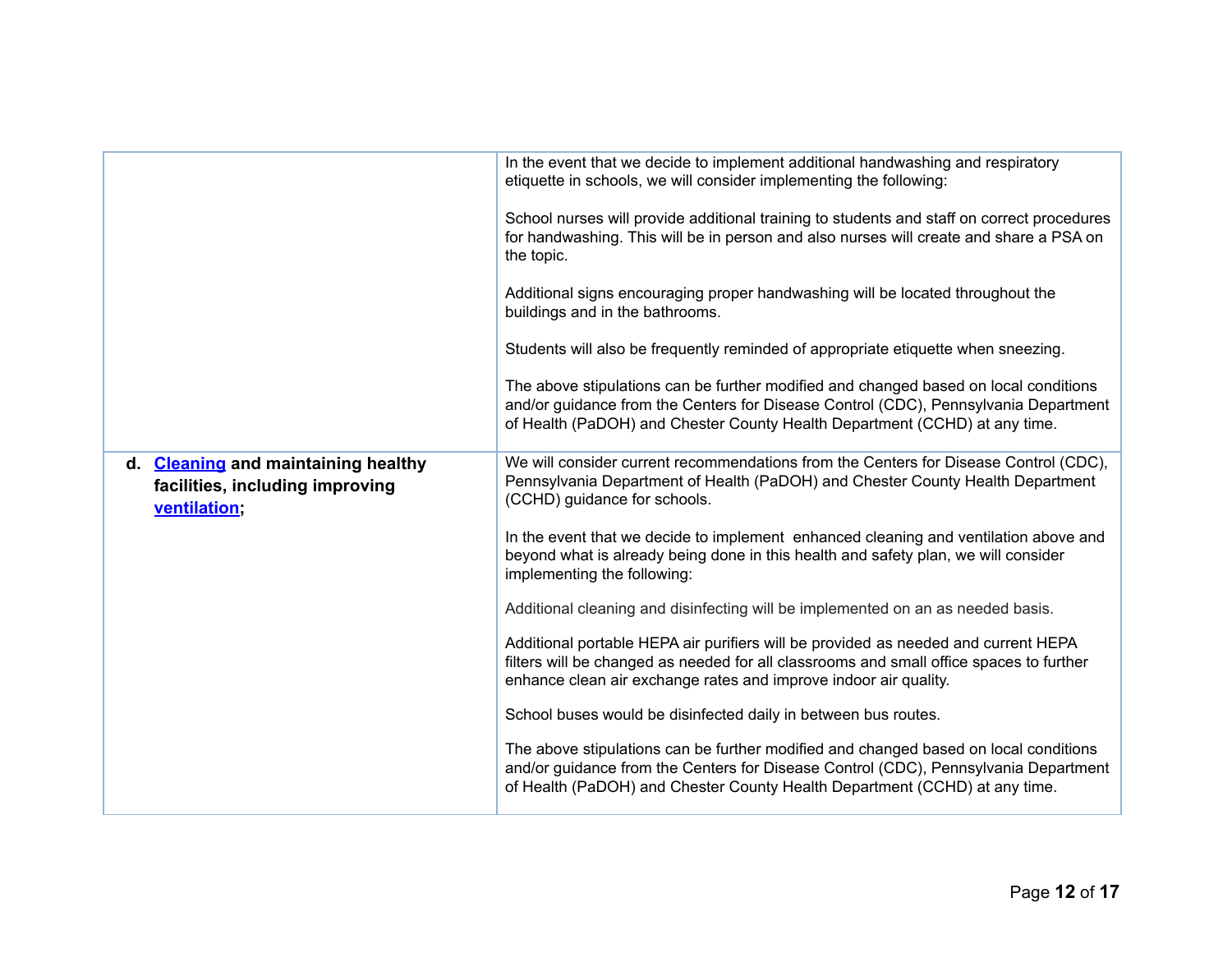| <b>Contact tracing in combination with</b><br>е.<br>isolation and quarantine, in<br>collaboration with the State and local<br>health departments; | We will consider current recommendations from the Centers for Disease Control (CDC),<br>Pennsylvania Department of Health (PaDOH) and Chester County Health Department<br>(CCHD) guidance for schools.<br>In the event that we are responsible to implement contact tracing, isolation, and<br>quarantining in schools for COVID-19, we will do the following:<br>School nurses will follow CCHD quidance related to communicable diseases including<br>COVID-19.<br>Schools will continue to notify the Chester County Health Department of any confirmed<br>case of COVID-19 by submitting the CCHD COVID-19 Report form.<br>School nurses will reach out to the Chester County Health Department and partner with<br>them to conduct an investigation, contact trace, and follow appropriate quidance.<br>School nurses will provide each individual who is isolated or quarantined with the<br>appropriate information and timeline for isolation/quarantine by the Chester County<br>Health Department.<br>Isolated or quarantined individuals may be required to provide medical notes to return to<br>sports.<br>Individuals returning to school after isolation or quarantine should notify the school prior<br>to return.<br>Pandemic Coordinator / Superintendent will communicate changes to safety protocols<br>and school closures on the school website and via electronic communications.<br>The above stipulations can be further modified and changed based on local conditions<br>and/or guidance from the Centers for Disease Control (CDC), Pennsylvania Department<br>of Health (PaDOH) and Chester County Health Department (CCHD) at any time. |
|---------------------------------------------------------------------------------------------------------------------------------------------------|-----------------------------------------------------------------------------------------------------------------------------------------------------------------------------------------------------------------------------------------------------------------------------------------------------------------------------------------------------------------------------------------------------------------------------------------------------------------------------------------------------------------------------------------------------------------------------------------------------------------------------------------------------------------------------------------------------------------------------------------------------------------------------------------------------------------------------------------------------------------------------------------------------------------------------------------------------------------------------------------------------------------------------------------------------------------------------------------------------------------------------------------------------------------------------------------------------------------------------------------------------------------------------------------------------------------------------------------------------------------------------------------------------------------------------------------------------------------------------------------------------------------------------------------------------------------------------------------------------------------------------------------------------------------------|
| <b>Diagnostic and screening testing;</b><br>f.                                                                                                    | We will consider current recommendations from the Centers for Disease Control (CDC),<br>Pennsylvania Department of Health (PaDOH) and Chester County Health Department<br>(CCHD) guidance for schools.                                                                                                                                                                                                                                                                                                                                                                                                                                                                                                                                                                                                                                                                                                                                                                                                                                                                                                                                                                                                                                                                                                                                                                                                                                                                                                                                                                                                                                                                |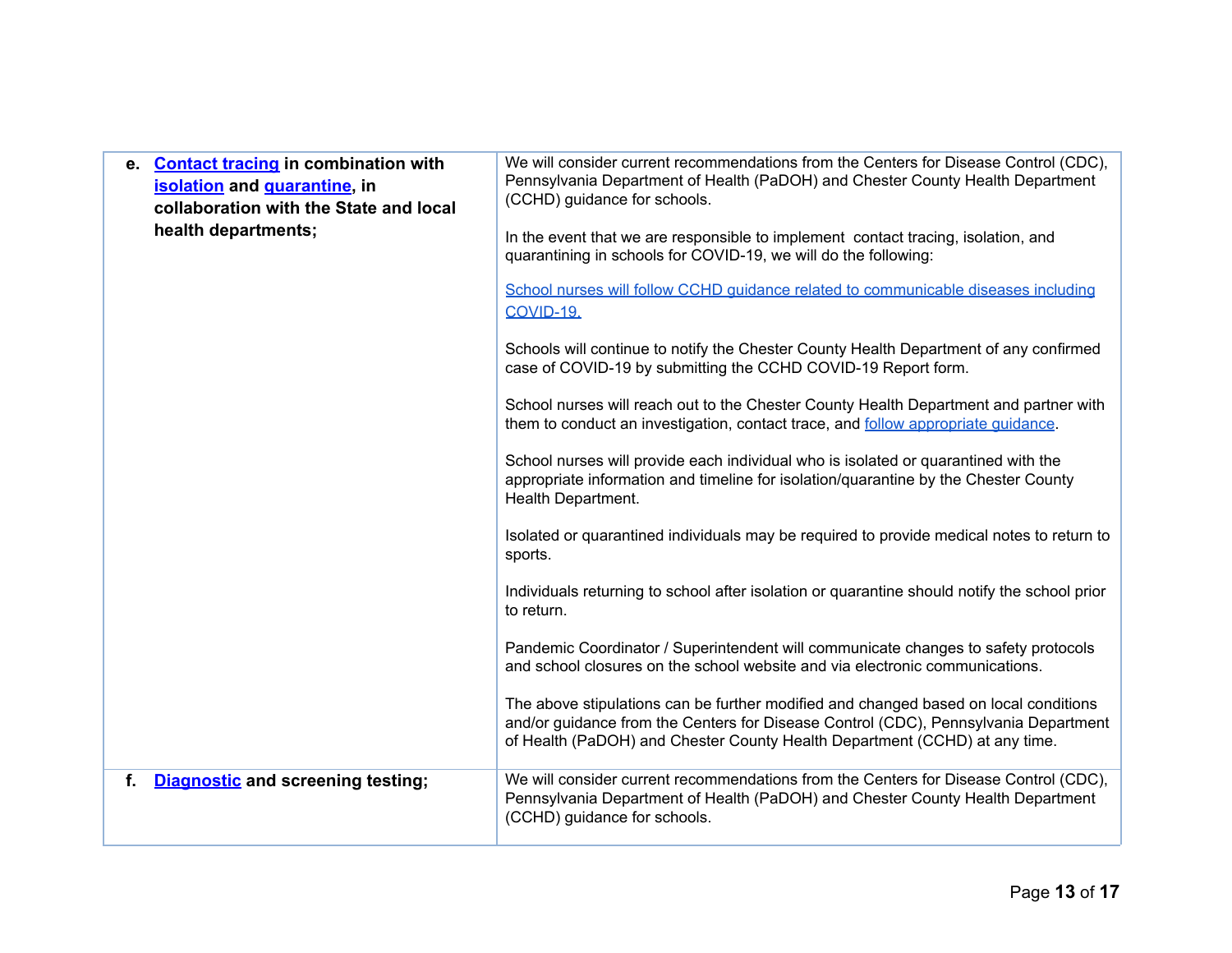|                                                              | In the event that we decide to implement diagnostic and screening testing in schools for<br>COVID-19, we will do the following:<br>School Nurses will follow CCHD guidance related to communicable diseases including<br>COVID-19 and CDC guidance for diagnostic and screening testing.<br>Offer assurance COVID-19 testing for unvaccinated staff or upon request by staff or<br>administration.<br>Perform COVID-19 diagnostic testing on symptomatic staff and students in school or |
|--------------------------------------------------------------|------------------------------------------------------------------------------------------------------------------------------------------------------------------------------------------------------------------------------------------------------------------------------------------------------------------------------------------------------------------------------------------------------------------------------------------------------------------------------------------|
|                                                              | refer out for testing if the individual is exhibiting symptoms in school.                                                                                                                                                                                                                                                                                                                                                                                                                |
| g. Efforts to provide vaccinations to school<br>communities; | We will consider current recommendations from the Centers for Disease Control (CDC),<br>Pennsylvania Department of Health (PaDOH) and Chester County Health Department<br>(CCHD) guidance for schools.                                                                                                                                                                                                                                                                                   |
|                                                              | In the event that we make efforts to provide vaccinations to school communities, we will<br>do the following:                                                                                                                                                                                                                                                                                                                                                                            |
|                                                              | In partnership with the Chester County Health Department we will offer two community<br>Flu and COVID-19 vaccination clinics scheduled for September 23 and October 14,<br>2021 at Unionville High School.                                                                                                                                                                                                                                                                               |
|                                                              | Partner with Penn Medicine Chester County Hospital to provide access to the Pfizer<br>COVID-19 vaccination for our students 12+. We will communicate vaccine opportunities<br>with our medical partners to families via email.                                                                                                                                                                                                                                                           |
|                                                              | Help facilitate vaccine clinics in conjunction with neighboring school districts for Chester<br>County school district students.                                                                                                                                                                                                                                                                                                                                                         |
|                                                              | Partner with CarePortMD to host mobile vaccine clinics on our campus as needed to<br>provide vaccines to any of our students aged 12+ and parents of our students who<br>wished to receive the vaccine.                                                                                                                                                                                                                                                                                  |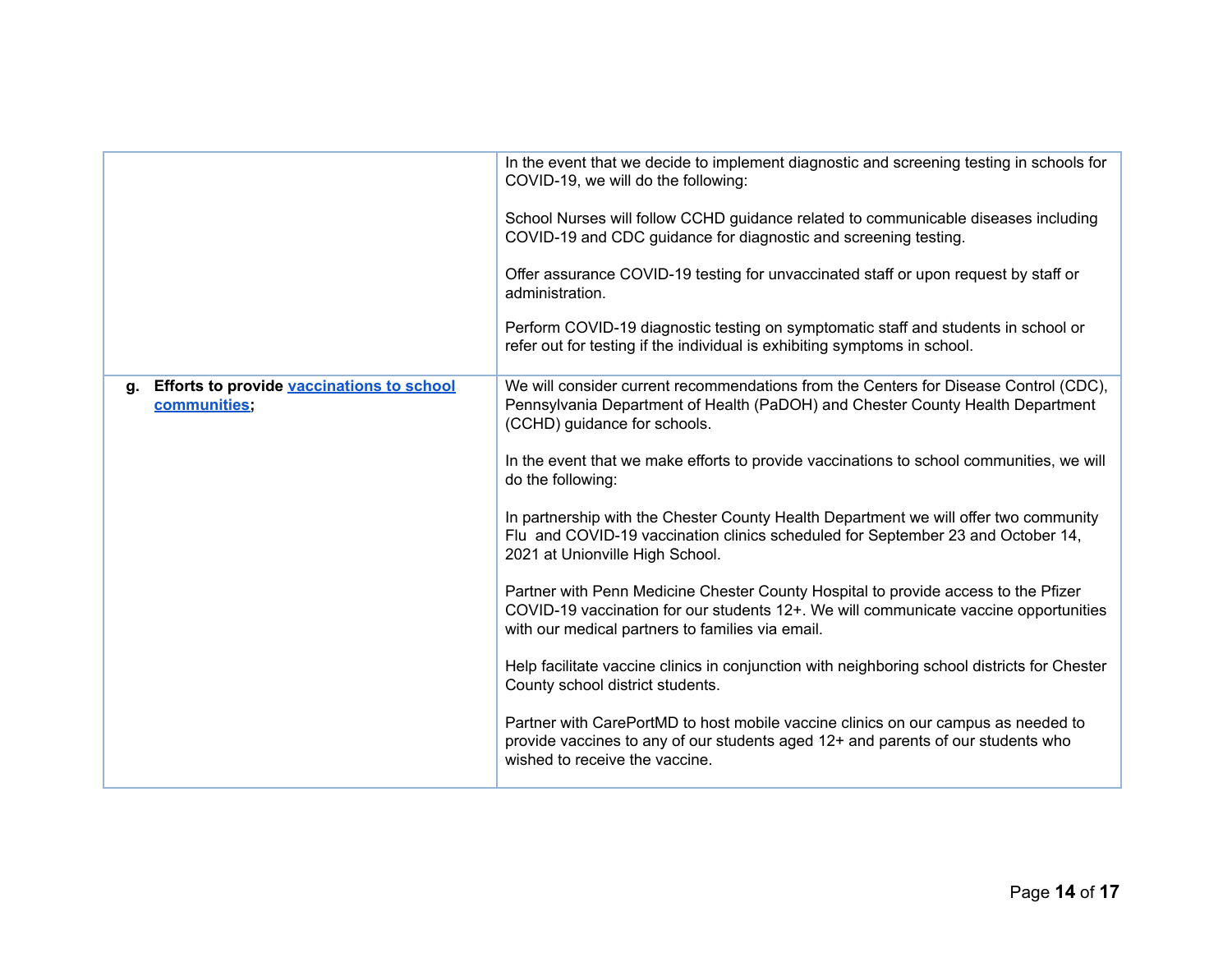| Appropriate accommodations to any stipulations in the Health and Safety Plan will be<br>made through a student's Individualized Education Plan (IEP), Section 504 Plan, or<br>Individual Health Plan.                                                                                                                                                                                                                                                                                    |  |  |
|------------------------------------------------------------------------------------------------------------------------------------------------------------------------------------------------------------------------------------------------------------------------------------------------------------------------------------------------------------------------------------------------------------------------------------------------------------------------------------------|--|--|
| IEP/GIEP/IST/504/Parent Conferences will be held virtually when feasible.                                                                                                                                                                                                                                                                                                                                                                                                                |  |  |
| Social distancing requirements will be adjusted to allow for adult support staff to interact<br>with students per the students' IEPs. Plexiglass or similar dividers will be provided if<br>appropriate.                                                                                                                                                                                                                                                                                 |  |  |
| Modified learning environments will be developed with IEP team input and medical<br>guidance as needed.                                                                                                                                                                                                                                                                                                                                                                                  |  |  |
| In the event that UCFSD implements universal masking, students with disabilities that<br>render them unable to consistently comply with masking will be exempt. Students will be<br>provided with breaks from wearing masks throughout the school day. Breaks will be<br>provided outside or when students are greater than 6 feet away from staff or peers.<br>Students will be able to try a variety of masks and face coverings within the school<br>setting including a face shield. |  |  |
| We will consider current recommendations from the Centers for Disease Control (CDC),<br>Pennsylvania Department of Health (PaDOH) and Chester County Health Department<br>(CCHD) guidance for schools.                                                                                                                                                                                                                                                                                   |  |  |
| Schools will notify the Chester County Health Department of any confirmed case of<br>COVID-19 by submitting the CCHD COVID-19 Report form.                                                                                                                                                                                                                                                                                                                                               |  |  |
| The District will consult with the Chester County Health Department prior to school<br>closures and within-school-year changes in safety protocols.                                                                                                                                                                                                                                                                                                                                      |  |  |
|                                                                                                                                                                                                                                                                                                                                                                                                                                                                                          |  |  |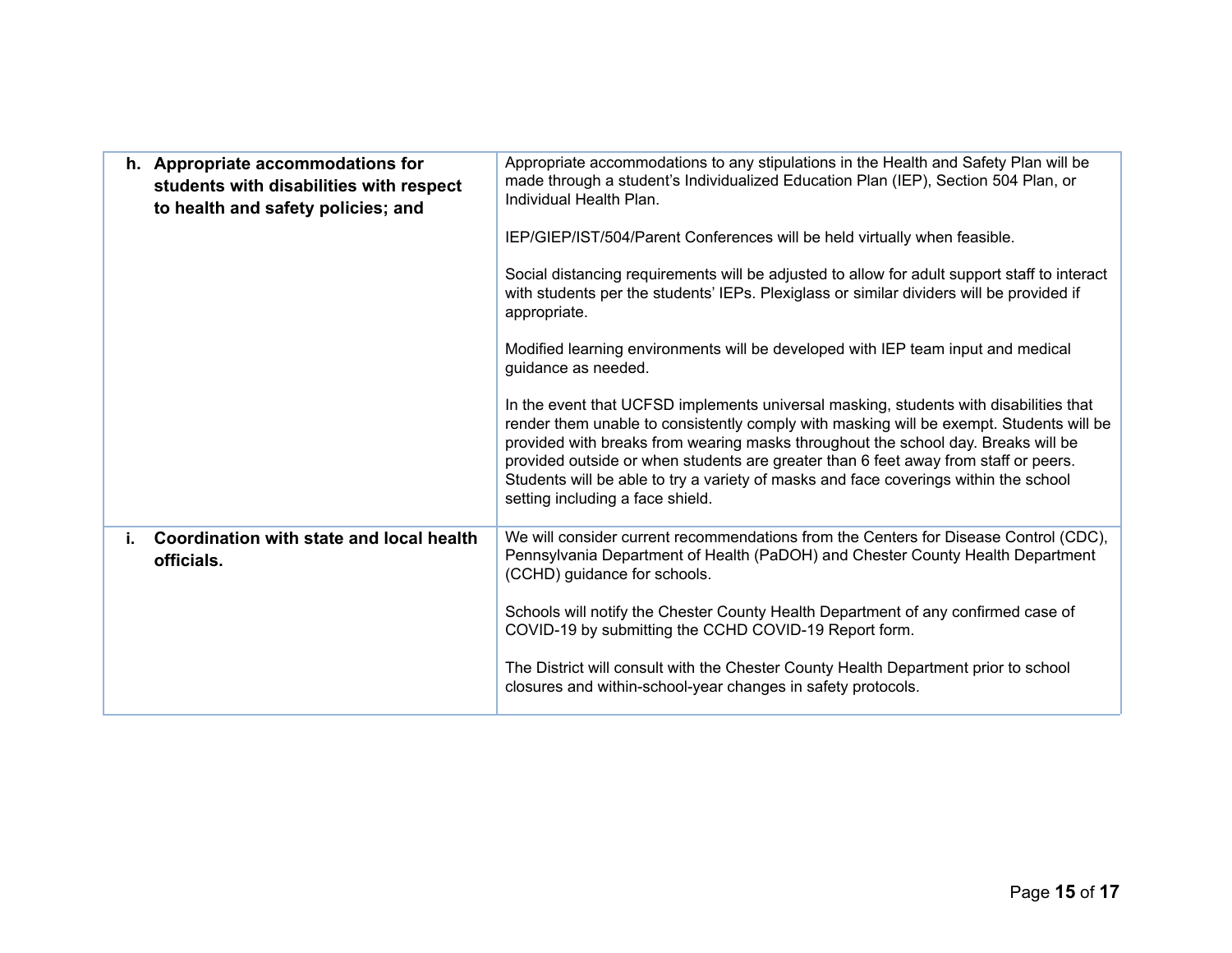## **Health and Safety Plan Governing Body Affirmation Statement**

The Board of Directors/Trustees for **The Unionville-Chadds Ford School District** reviewed and approved the Health and Safety Plan on **August 16, 2021**.

The plan was approved by a vote of:

**Yes**

**No**

Affirmed on: **August 16, 2021**

By:

(*Signature\* of Board President*)

Jeff Hellrung

(*Print Name of Board President*)